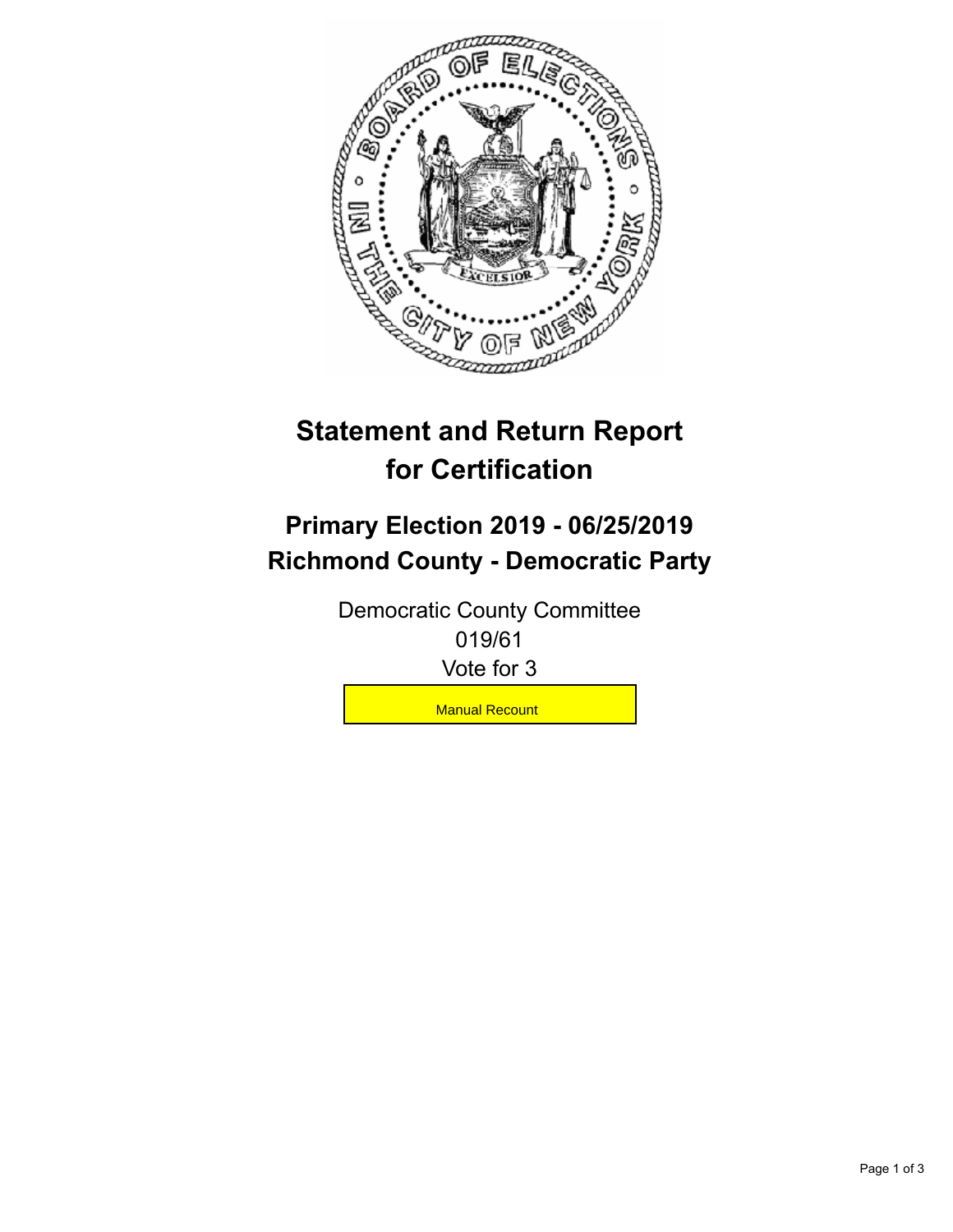

## **Assembly District 61**

| <b>PUBLIC COUNTER</b>                                    | 19       |
|----------------------------------------------------------|----------|
| <b>MANUALLY COUNTED EMERGENCY</b>                        | 0        |
| ABSENTEE / MILITARY                                      | 4        |
| AFFIDAVIT                                                | $\Omega$ |
| <b>Total Ballots</b>                                     | 23       |
| Less - Inapplicable Federal/Special Presidential Ballots | 0        |
| <b>Total Applicable Ballots</b>                          | 23       |
| PAUL S. METCALF                                          | 7        |
| JOHN T. FARAG                                            | 12       |
| <b>HAROLD GATES</b>                                      | 8        |
| <b>DEBORAH RAMOS</b>                                     | 16       |
| <b>Total Votes</b>                                       | 43       |
| Unrecorded                                               | 26       |